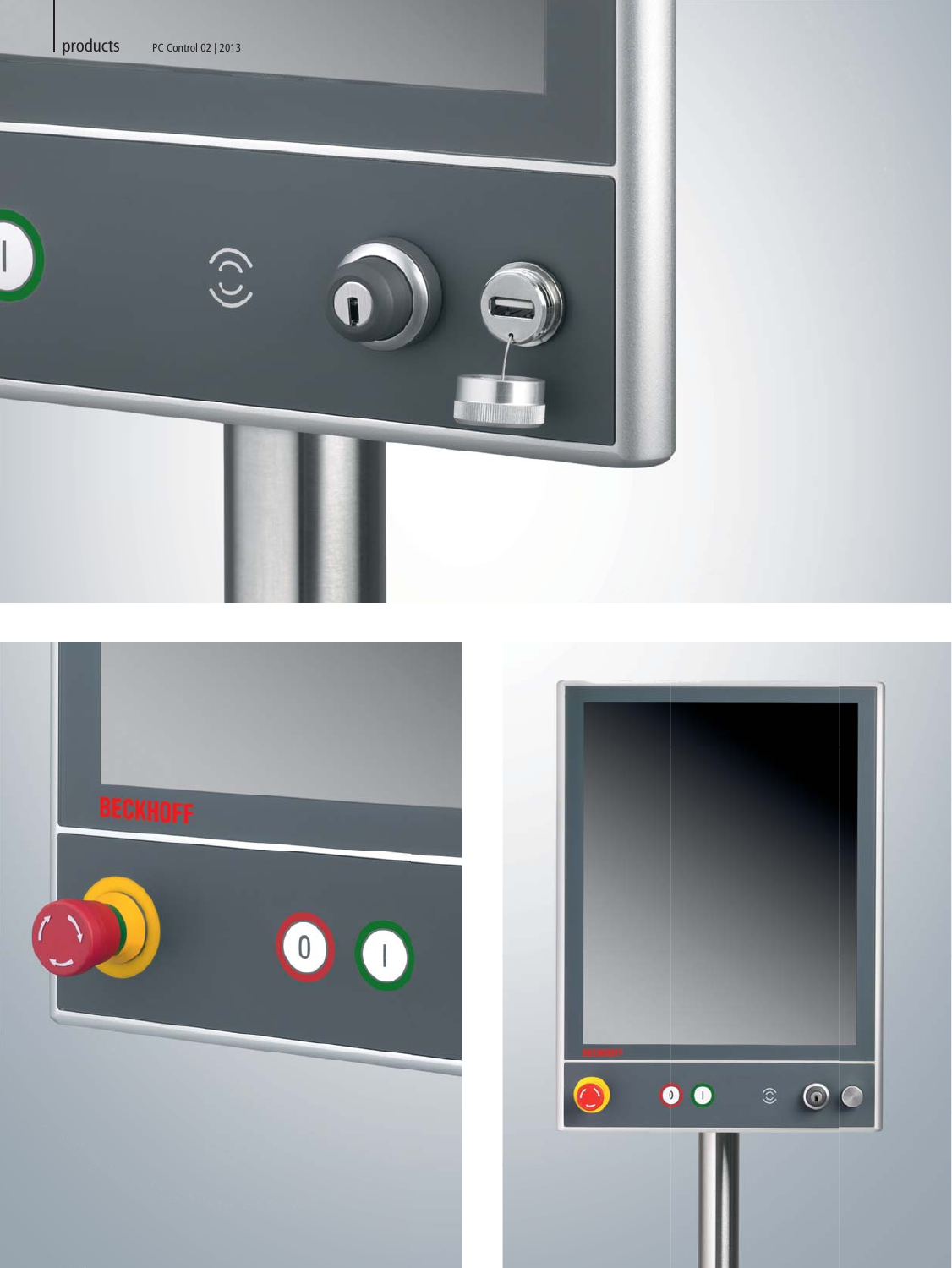Customer-specific Control Panels offer outstanding added value

# Three development levels for customized operator interface panels

As "the face" of a machine, the operator interface is one of the most important areas where machine builders can differentiate from their competitors. With this in mind, customer-specified panel designs from Beckhoff are available based on the company's extensive range of standard Control Panels and a wide selection of accessories. The broad product range offers outstanding scalability in any case, but it can also be modified extensively, for example, by adding electromechanical function keys, and tailoring them to any machine operation need. In particular, the user benefits from three optional development levels for customized Control Panels, all of them offering the high quality standards set by Beckhoff as well as minimized development costs and effort.

How much users appreciate the added value of individualized control panels is shown by the fact alone that they make up between 45 and 50 % of all Control Panels that Beckhoff delivers. Although standard devices as a rule are less expensive than custom-made products, with Beckhoff it is not true that there are always immense additional costs and long development times involved. Thanks to the diversity of standard devices and extensive manufacturing know-how, the development costs remain comparatively low – and the same applies to delivery times: simple requests, where, for example, only the front laminate is to be changed, can usually be completed in a maximum of seven working days. Even more elaborate projects, involving a modified housing design, require little time, with eight to ten weeks from customer inquiry to delivery.

## Three levels – from customer logos to special housing designs

The first development level of a customer-specific panel application merely involves visual modifications. This starts with a slide-in logo which the customer can either insert directly on-site in the insertion slit in the front laminate or have it inserted by Beckhoff as a service with a small surcharge. This category also includes adapted laminate designs – i.e. a completely customer-specific printed panel – according to the user's specifications or supported by an industrial designer if necessary. Thanks to close co-operation with Beckhoff experts, this is a successful way to create an application-specific operator interface panel very quickly.

The second level of customer-specific development uses the extensive Beckhoff kit of panel components. This means that the needs-based integration of various buttons, switches and circuit boards can be implemented in an existing standard housing with unchanged dimensions. There are, for example, circuit boards in different shapes for building individual buttons, which are always used in several customer-specific devices to minimize engineering costs. These short-stroke or ring-illuminated buttons are designed and developed by Beckhoff. Since all inputs and outputs are available as digital I/Os, they can be connected to the outside very flexibly using bus communication. Frequently, the high-performance EtherCAT fieldbus is used, but connection to other networks such as PROFIBUS, PROFINET and CANopen is also possible. The second development level is still characterized by an extremely modular design – and a robust, integrated device at that – without requiring error-prone electrical and mechanical interfaces. The alternative would be to extend operator interface panels by means of plug-in button modules on the left or right; this did not prove successful in practice according to any of Beckhoff's market findings. The main reasons for this are the additional interfaces mentioned and the lack of a requirement for extension modules, since the user is in any case already precisely aware of the desired operating elements from the outset.

The third and most elaborate development level encompasses a new housing construction, in order to implement the customer's own design or special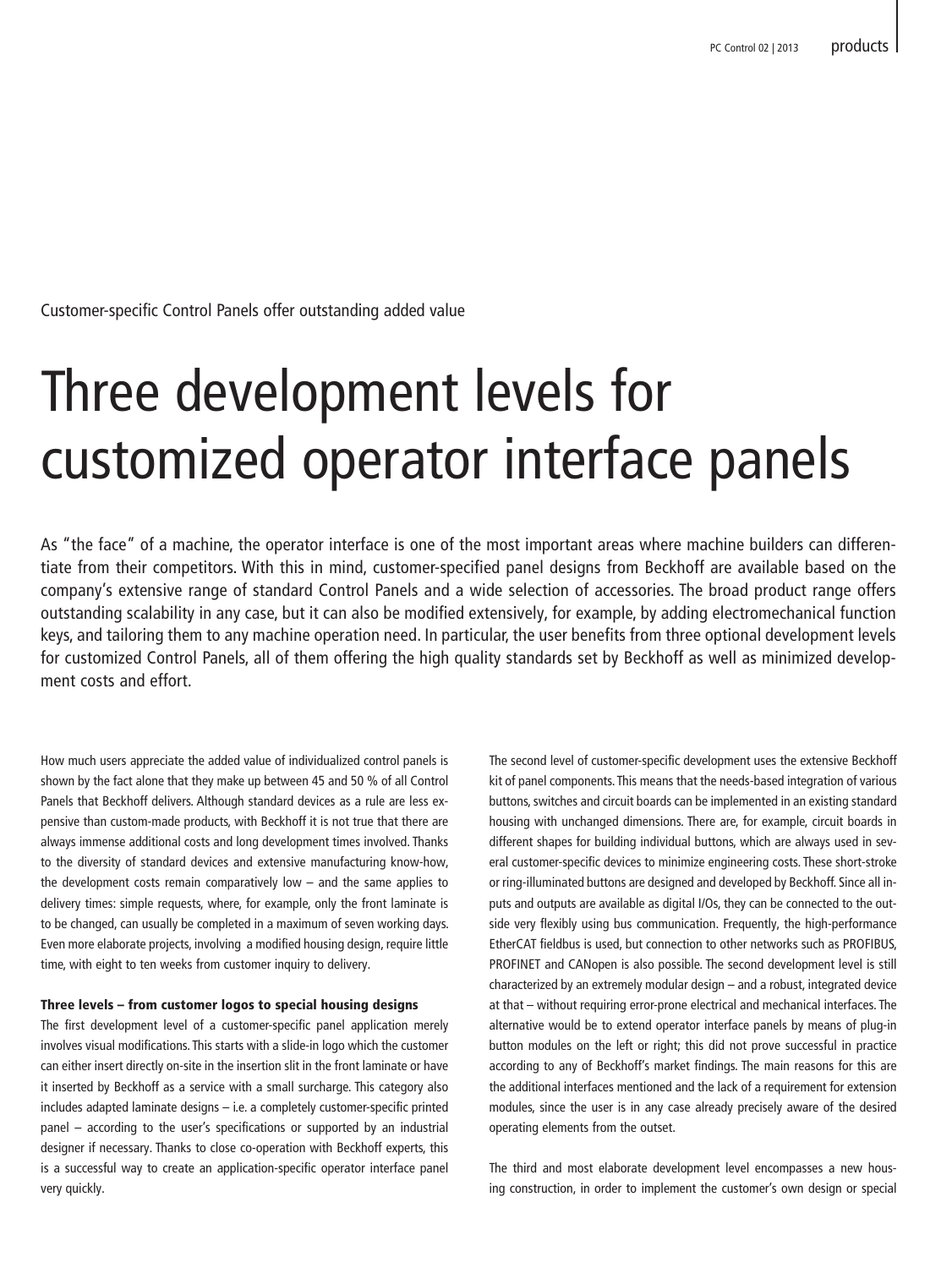products PC Control 02 | 2013



**The new multi-touch panels can also be customized, for example, using electromechanical function keys and with standard push-button extensions.**

ergonomic adaptations, for example. Virtually no limits are imposed on the housing design, the color or the choice of materials. Looking at the resulting panels, the standard devices on which they are based are usually no longer recognizable so the "Beckhoff panel" is quite literally transformed into "the customer's panel." In addition to Beckhoff's many years of experience, the know-how of industrial designers often contributes to highly customized designs. They can either be experts from Beckhoff or the customer's own designers who implement the end user's requirements and subsequently work hand-in-hand with the Beckhoff specialists on the solution.

#### Over 20 years of know-how and commitment to quality

Beckhoff brought the company's first operator interface devices onto the market more than 20 years ago. Even these early Control Panels were milled from a solid aluminium block which at the time was a completely new approach, but then and now it offers now many advantages. For example, the housings can be designed extremely flexibly without having to fundamentally change the shape. In addition, the aluminum housing is very sturdy and has outstanding capacity for heat dissipation so that the electronics are efficiently cooled. The need for sustainability is also a strong argument for such an easily recycled raw material.

Another advantage of the customer-specific display solutions is the high quality standards of the entire Control Panel product family, because the individual devices are not produced apart from the standard line, but are integrated into the manufacturing process of the standard products. Accordingly, the same stringent requirements for testing under the same laboratory conditions apply to all product groups, whether standard or customer-specific. This also holds for new components to be installed according to customer specifications: they are tested extensively with regard to EMC, thermal resilience, shock and vibration, validating their suitability. An additional quality characteristic is the extensive hardware know-how which in the case of the Industrial PC products even extends to in-house development, design and assembly of the main boards.

#### Endless application possibilities

The wealth of experience in Beckhoff's team of experts is as extensive as the customer requirements are different. At the end of the day it is precisely in this variety that the advantage of a customer-specific control solutions lies. For instance, a "built-in," cabinet-mounted Control Panel with a width of 1.20 m was designed for a machine manufacturer – without doubt a technical challenge, but still a request that could be successfully answered. After all, the housings could even be milled out of aluminum blocks up to 4 m in length if necessary. A further good example is the retrofitting of an RFID reader: the user can open the device or a corresponding bay directly on site and flexibly and simply retrofit modules like the RFID reader – which is usually very expensive – if this is necessary in the application. Aggressive environmental conditions also frequently represent big challenges. Therefore, operator interfaces, for example, had to be designed with extreme robustness in order to work reliably even in aggressive environmental conditions.

With an eye for detail, customers can opt for special surfaces on stainless steel operator interface devices. In this case Beckhoff performs a special mechanical surface treatment, carrying out not the usual standard lengthwise grinding, but a specific "cloudy" grinding in order to adapt to the finish of the end customer's